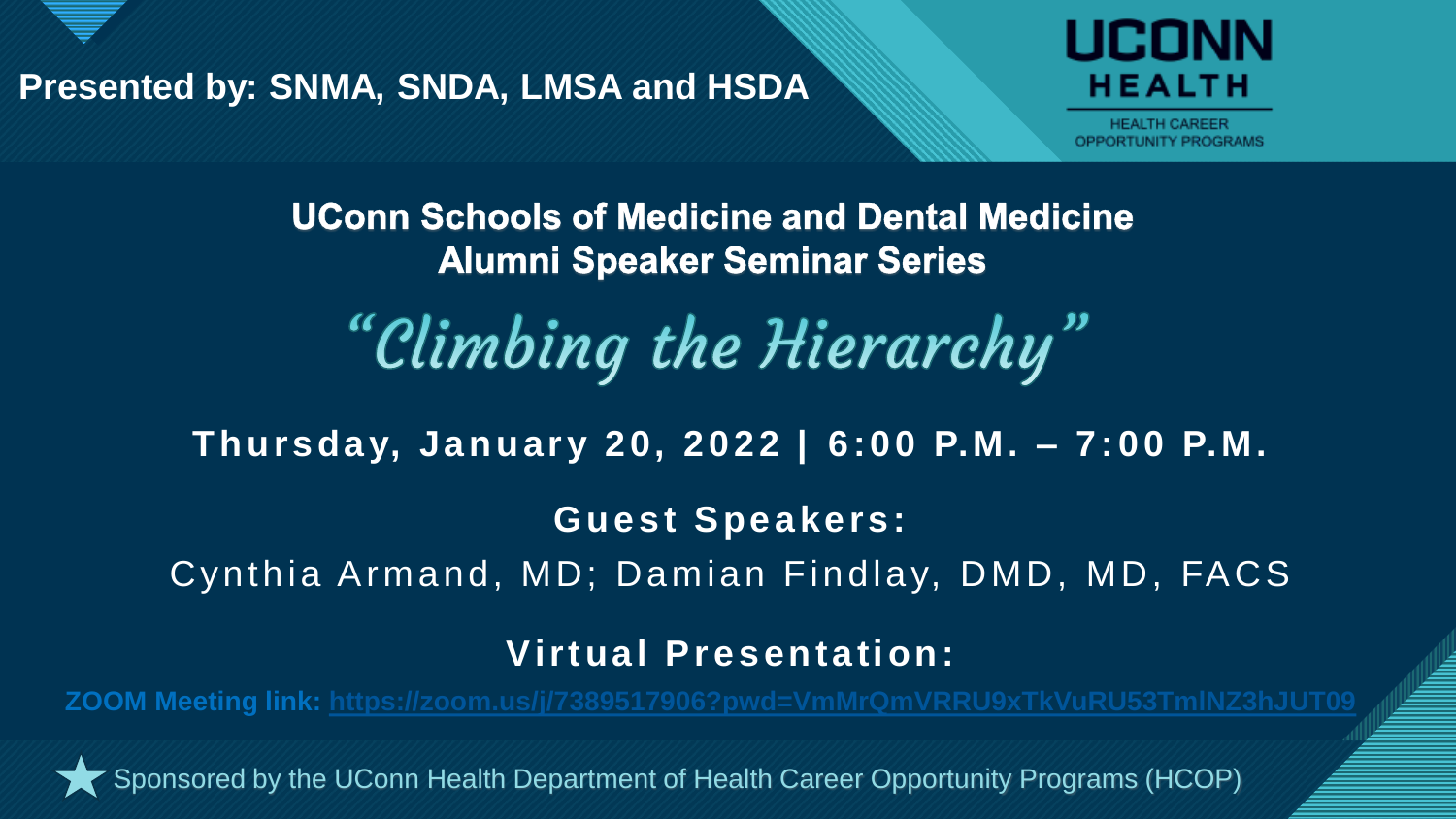### Cynthia Armand, MD

Dr. Cynthia Armand is an alumna of the University of Connecticut, School of Medicine Class of 2012.

Dr. Armand is currently an assistant professor of Neurology at Montefiore Medical Center, University Hospital for Albert Einstein College of Medicine in Bronx, New York. She is the fellowship director and current co-chair of the American Headache Society's (AHS) Diversity, Equity, and Inclusion Taskforce at the Montefiore Headache Center.

Dr. Armand serves as Vice President of the Society of Haitian Neuroscientists. She is the current web editor at JAMA Neurology and the host of the JAMA Neurology author interviews podcast. Dr. Armand was named an Emerging Leader in Headache Medicine by the AHS in 2018. She is also a recent graduate of the American Academy of Neurology's 2020 Diversity Leadership Program.

Dr. Armand is an avid lover of neurology and health news with a strong interest in patient education, as well as social media as a valuable means of patient empowerment and knowledge.

You can find Dr. Armand on the following social handles:

Instagram: @cynplifiedmd Twitter: @cynarmandmd



2 2